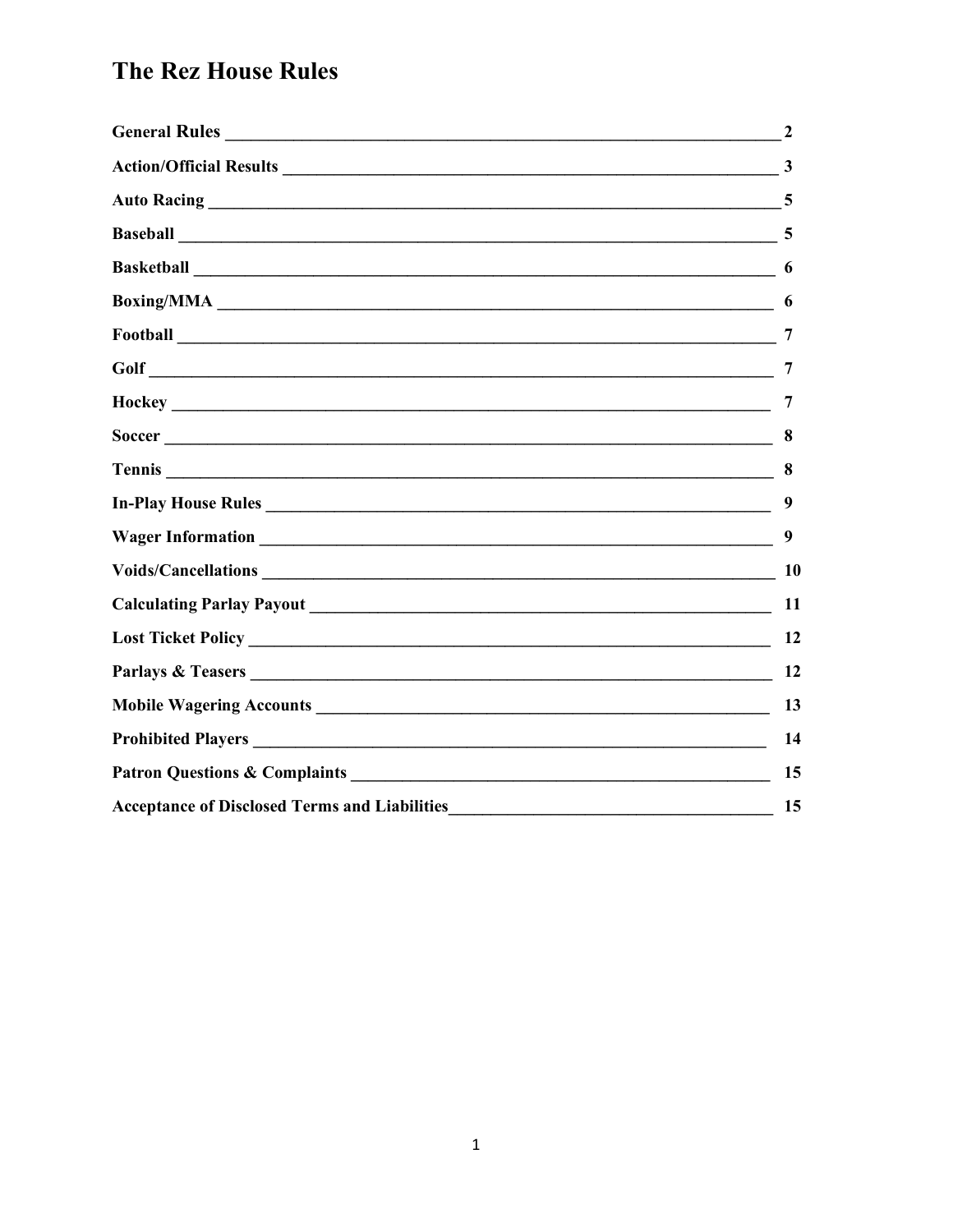## **1. General Rules**

- A. Patron must be 21 years of age or older to place a sports wager.
- B. Patrons should familiarize themselves with The Rez House Rules before placing a bet. By placing a bet, the patron acknowledges reading, understanding and agreeing to The Rez House Rules.
- C. The Rez reserves the right to refuse or limit any wager and delete or limit selections prior to the acceptance of any wagers.
- D. It is the patron's responsibility to check ticket(s) for accuracy before leaving the betting window/kiosk. Patron leaving the window/kiosk with the ticket is deemed an acceptance of the wager by both parties.
	- i. Tickets will not be altered or voided prior to the start of an event except at the discretion of management and with the approval of both parties.
	- ii. Once both parties accept a wager, tickets will not be altered or voided after an event officially begins.
	- iii. No wagers shall be rescinded except in compliance with The Rez House Rules or at the sole discretion of management when both parties are in agreement.
	- iv. Tickets will expire 180 days (6 months) from conclusion of the event.
- E. Management will make every effort to ensure the odds displayed on their screen are accurate.
	- i. All statistical and other data displayed on the sportsbook screens, wall boards, scratch sheets, etc. are for the convenience of our patrons only. Maximum care is taken to ensure the accuracy of such information.
	- ii. Computer generated point spreads/odds shall determine winners, losers, ties and payout odds.
	- iii. For the protection of all concerned, management will retain a record of all point spreads and odds in case of technical or human error.
- F. The Rez will determine minimum and maximum wagers on all race  $\&$  sports events.
- G. The Rez reserves the right to void or amend a wager that is a result of an obvious error with a misstated line or misstated odds of a wager or where the terms offered on a wager are substantially different from those available to the general market at the time the wager is placed. This applies to individual wagers or wagers that are part of a multi-event, such as a parlay.
- H. The Rez reserves the right to add, change or delete the Race & Sports Book payout ratio limits.
- I. The Rez is not responsible for lost, stolen, altered, damaged or unreadable tickets.
- J. In the event of a Tie or "Dead Heat", when two or more participants finish exactly even, the bet amount will be divided by the number of players tied for that placing while the original odds stand. Example: A \$100 wager placed on Participant A at +200 to finish in the Top 5. If Participant A ties with 4 other participants for 5th place the wager will be calculated by dividing the \$100 stake 5 times as per Rules. Calculation: \$100/5=\$20,  $$20@+200= $40+$  divided wager \$20=\$60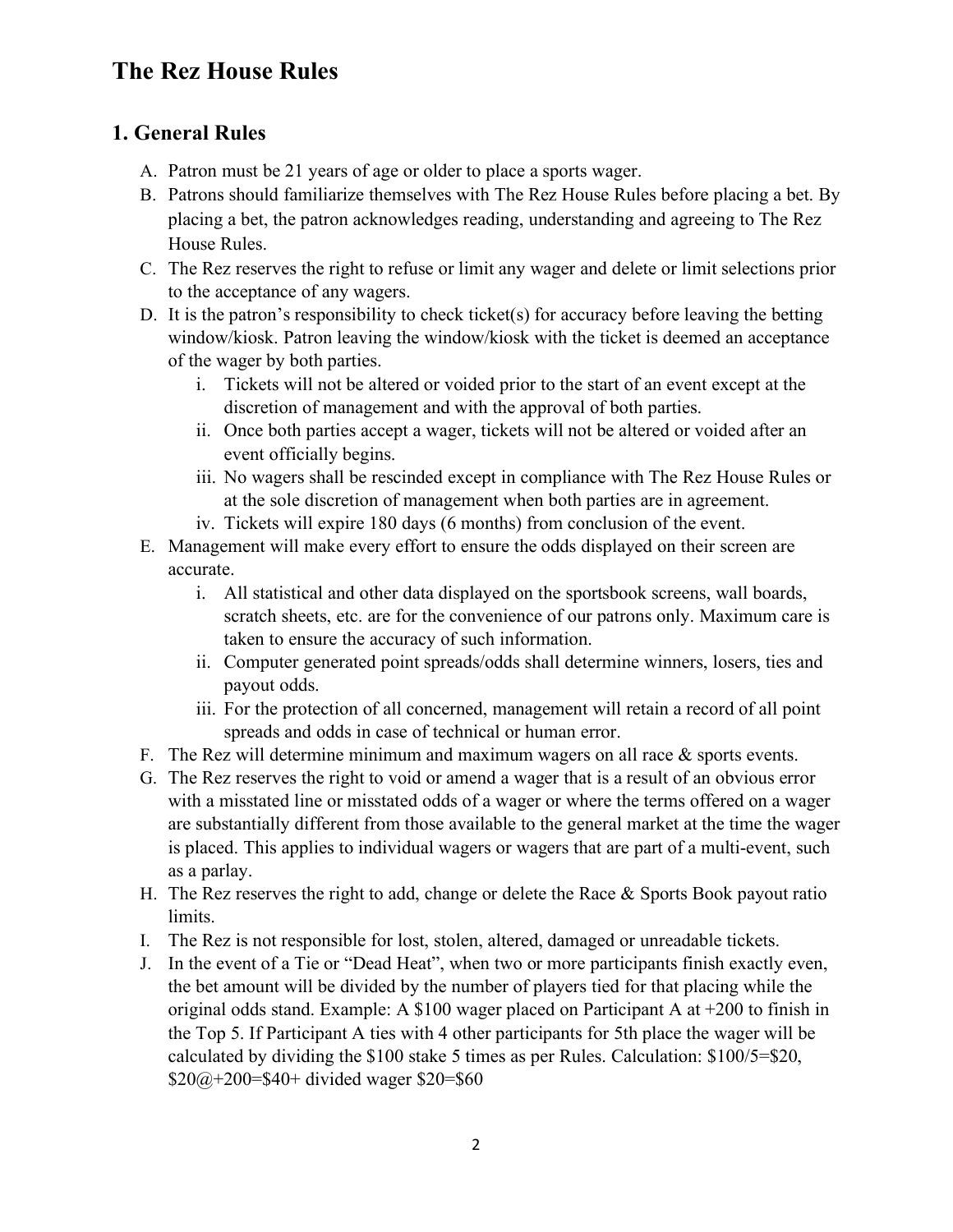- K. The Rez patrons should contact a supervisor or higher with any questions or concerns, or regarding the settlement of any The Rez Sportsbook markets or bets.
	- i. Management will make every reasonable effort to resolve any concerns or disputed settlements.
	- ii. If the Rez patron is not satisfied with how the bet has been settled, the patron may request to discuss the disputed settlement with a Coushatta Tribal Gaming Commission Inspector and may file a formal written complaint with the Commission.
	- iii. Patrons must submit a complaint regarding any unsatisfactory settlement in writing to the Commission no later than 30 days after initially addressing the complaint with The Rez management in order for a formal investigation to be conducted.
- L. The Rez reserves the right to prohibit the following individuals from entering The Rez Sportsbook or participation in any sportsbook wagering activities:
	- i. Any patron on the exclusion list
	- ii. Self-excluded or self-restricted patrons
	- iii. Prohibited Players (refer to page 14)
- M. Excluded or self-excluded patrons will not be entitled to refunds of wagers or any winnings from wagers.
- N. The Rez reserves the right to add, change or delete The Rez House Rules, subject to regulatory approval.
- O. No person may wager or attempt to wager on behalf of another person or entity.

## **2. Action/Official Results**

- A. All "Games" (team contests) must be played on the date scheduled, to be considered "Action", unless stipulated otherwise on guest wagering information sheets or odds display. Game start or conclusion times delayed or extended beyond midnight are not recognized as date changes for wagering purposes.
- B. "Events" including Golf Tournaments, Boxing Matches, Mixed Martial Arts, Tennis Matches, Auto Races, Track and Field, Olympic and International Tournaments or Events must be held within seven (7) days of scheduled date to be considered "Action" unless stipulated otherwise on guest wagering information sheets or odds display.
- C. Management is not responsible for location changes. If a game or event is moved from the original location, all wagers are "No Action."
- D. For wagering purposes, unless otherwise stipulated, matches are official "Action" once once the opening bell/buzzer sounds, regardless of the scheduled length of the bout. All fighting "pick the round" proposition wagers are "No Action" (Refunded) if the scheduled length of the bout is changed from the distance displayed by the sportsbook, or on guest wagering information sheets or odds display.
- E. All results are deemed final once the official agency (official sports body, commission, sanctioning organization, etc.) has posted the result. Subsequent inquiries and changes to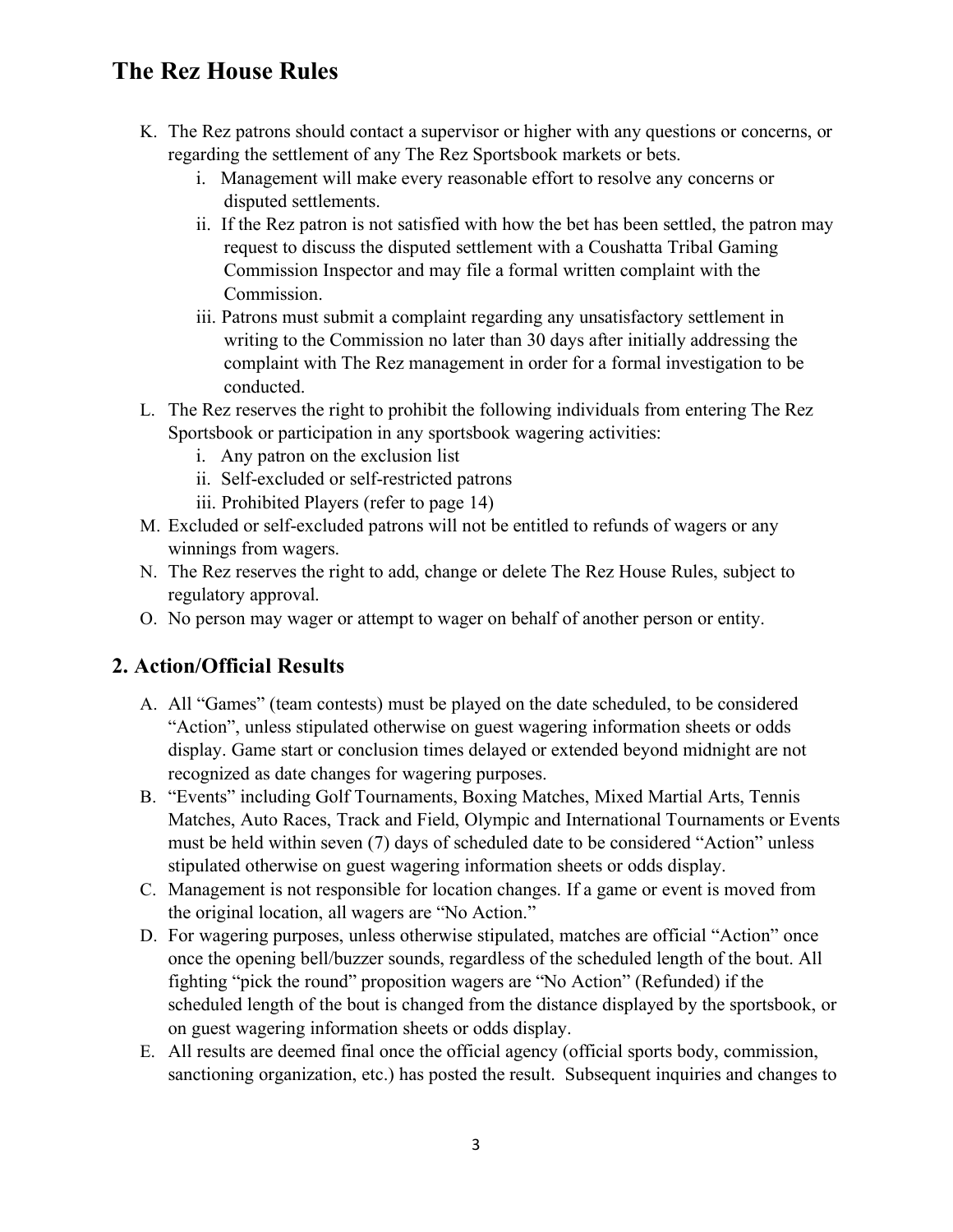official result will not affect the bet settlement after one (1) hour or more of the conclusion of the event.

- F. For betting purposes, the winner of an event or game will be determined on the date and approximate time of the events conclusion according to The Rez House Rules. The Rez does not recognize suspended games, result changes one (1) hour or more after the events conclusion, protests, or overturned decisions, etc.
- G. Minimum play requirements for betting purposes, unless stipulated otherwise on guest wagering information sheets or odds display, games are official after:
	- i. Football (professional and college): 55 minutes of play.
	- ii. Basketball (professional): 43 minutes of play.
	- iii. Basketball (college): 35 minutes of play.
	- iv. Hockey (professional, college, amateur): 55 minutes of play.
	- v. Soccer (professional and amateur) 90 minutes of play.
	- vi. Fighting, Mixed Martial Arts (professional and amateur): When bell (buzzer etc.) is sounded signifying the start of the opening round, the bout is considered official for betting purposes, regardless of the scheduled length.
	- vii. Baseball (Major league, Minor league, college and amateur): In all nine-inning scheduled games, winners and losers are official after nine (9) innings of play, unless the home team is leading after eight and one-half  $(8\frac{1}{2})$  innings. Postponed or suspended games must go a minimum of five (5) innings or four and one-half  $(4\frac{1}{2})$  innings if the home team is ahead (also applies to seven-inning scheduled games). If a game goes past five (5) innings and is subsequently postponed or suspended, the winner is determined by the score after the last full inning of play. The exception is a case in which the home team scores to tie or take the lead in the bottom half of the inning in which the game is postponed or suspended, the runs do count.
	- viii.All contests not listed above that involve a predetermined length of play, time limit, distance, etc. that are not reached, yet the event is called Final by event officials with a winner declared, shall also be considered official for betting purposes, unless stipulated otherwise on guest wagering information sheets or odds display.
	- ix. All other contests not listed above that involve a scheduled length of play or time limit must play to their conclusion or have five (5) minutes or less than ten percent (10%) of scheduled playing time remaining when the contest concludes, to be considered official for betting purposes.
	- x. All halftime (1st half and 2nd half), quarter, period, set, etc. wagering propositions must be played to the conclusion of that portion of play to be considered "Action", and are independent of the game and other propositions. Soccer 1st half or 2nd half wagers must go at least forty-five (45) minutes to be considered "Action".
- H. Prop bets must go for the duration of the sports minimum play requirement.
- I. Futures wagers will be graded within one (1) calendar year of the official league start date; in the circumstances of delayed future wagers, including but not limited to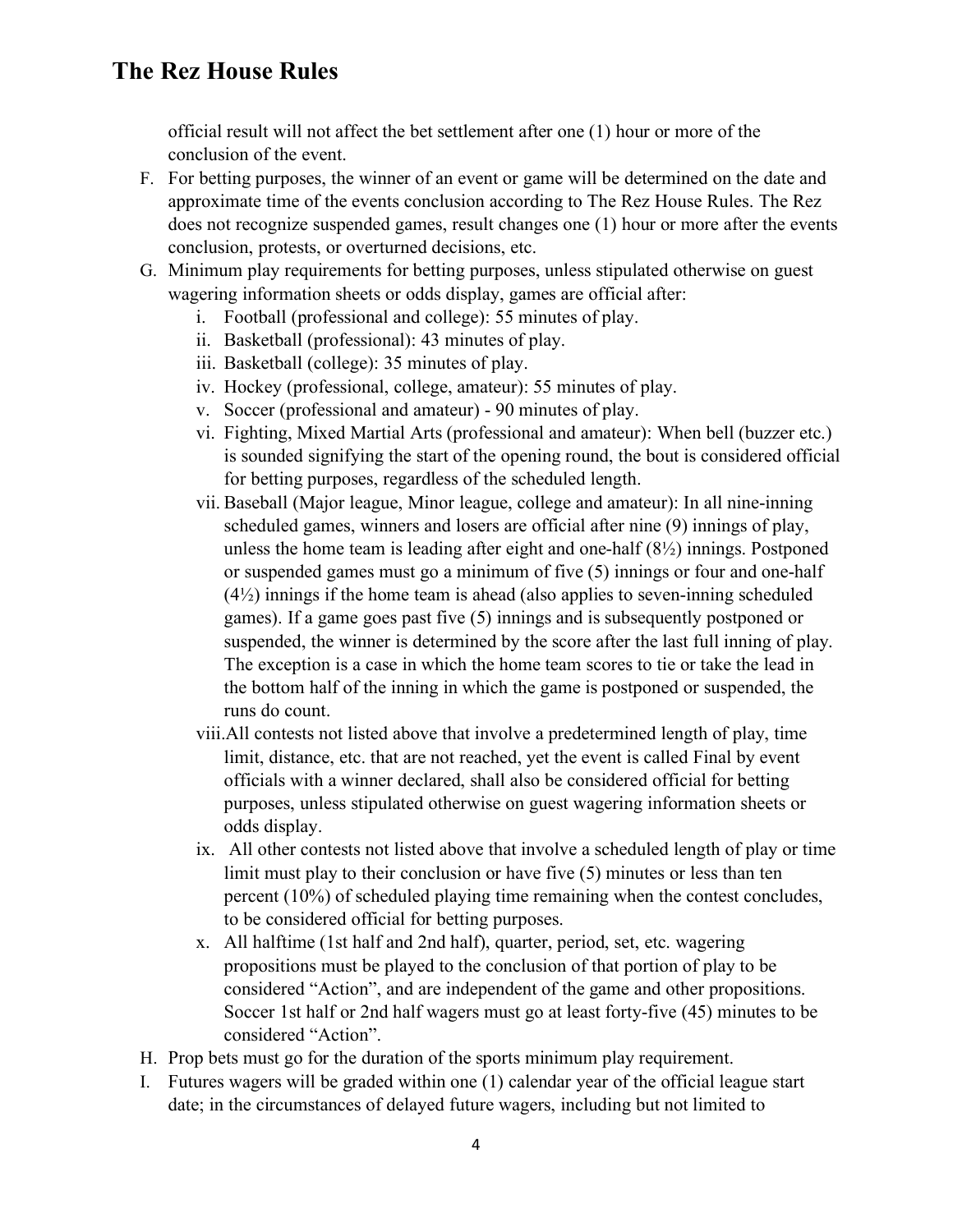division/conference/finals etc., the date change will be considered action if completed within one (1) calendar year of the official league start date.

### **3. Auto Racing**

- A. All future book wagers on Auto Racing are "Action" once driver begins event unless stipulated otherwise on guest wagering information sheets or odds display.
- B. All participants in event match-up or driver propositions must start the event, or that proposition is "No Action" and wager will be refunded.
- C. All Auto Race wagers are on drivers only; not on a team or car, unless stipulated otherwise on guest wagering information sheets or odds display.
- D. Auto Race results will be considered official for wagering purposes one (1) hour after the events conclusion. At that time, auto series recognized results and statistics will be used to determine all winners and losers. Subsequent changes will not be recognized.
- E. The Field includes any driver who is not listed.
- F. Dead Heat Rule applies.

### **4. Baseball**

- A. Baseball wagers are accepted in the following manner:
	- i. Action: All bets are action team against team, regardless of the starting pitchers. There are no listed pitchers.
- B. For first five (5) innings wagers, if a game is suspended in the bottom of the fifth  $(5<sup>th</sup>)$ inning with the home team ahead, all money line bets will be posted as official at the time of suspension, with the total (over/under) being refunded.
- C. On baseball first  $(1<sup>st</sup>)$  inning wagers, the first  $(1<sup>st</sup>)$  inning must be completed for "Action."
- D. When wagering on "totals" (over/under), extra innings, etc., are counted in the final score, unless stipulated otherwise.
- E. All settlements are based on the results and statistics provided by the relevant league's governing body (e.g., Major League Baseball).
- F. Called/suspended games must go a minimum of five (5) innings, or four and one-half  $(4\frac{1}{2})$  innings if the home team is ahead.
- G. If a game goes past five innings and is subsequently called/suspended, the winner is determined by the score after the last full inning of play.
- H. When wagering on baseball "totals" or "run lines," the game must go at least the regulation nine (9) innings (eight and one-half  $(8\frac{1}{2})$  if the home team is ahead) for a scheduled nine-inning game and seven  $(7)$  innings (six and one-half  $(6\frac{1}{2})$ ) if the home team is ahead) for a scheduled seven-inning game.
- I. If a game is suspended and continues to a conclusion the following day, then all bets will stand. Anything beyond twenty-four (24) hours will result in a refund.
- J. If on the day of the events conclusion no winner is determined, minimum play requirements are not met or if "No Contest" is declared, all wagers on that event will be considered "No Action" for betting purposes and wager will be refunded.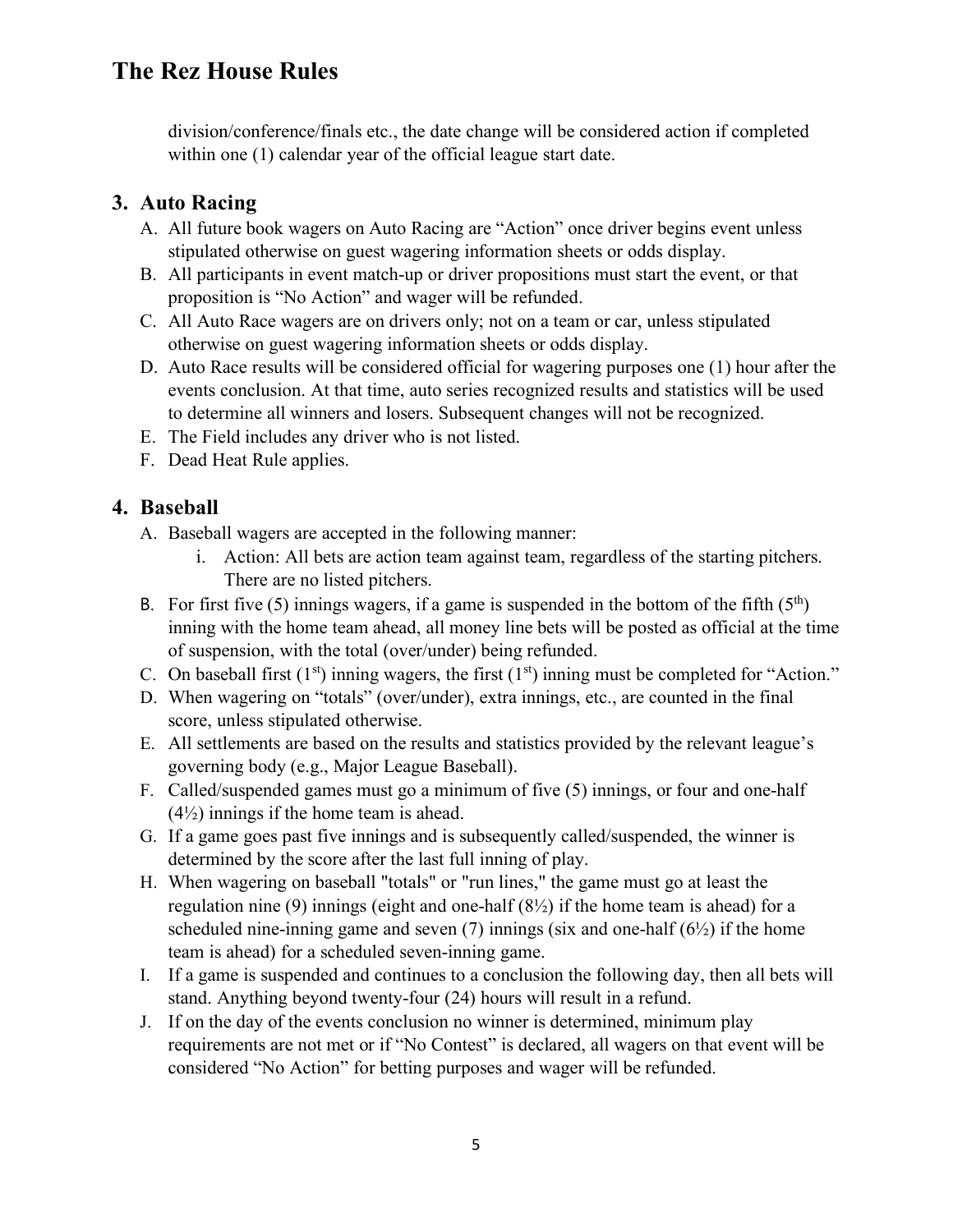## **5. Basketball**

- A. All games must be fully completed for full game basketball wagers to be "Action." Pro must play a minimum of forty-three (43) minutes to be considered "Completed", College must play a minimum of thirty-five (35) minutes to be considered "Completed."
- B. All first and second half, and quarter wagers must be played to their conclusion to be considered "Action."
- C. Overtime is counted in the final score, unless otherwise specified.
- D. Unless odds are quoted for a tie, any market where the result is a wagering tie will be refunded.
- E. If a match starts on the scheduled start date and is not completed within twenty-four (24) hours, it will be deemed "No Action."

### **6. Boxing/MMA**

- A. In "Fighting," a full round is defined as one in which the bell (buzzer, etc.) has sounded signifying the conclusion of such round. If a fighter is counted out or the bout officially stopped prior to the bell, that round is not considered a full round for wagering purposes. If a half round (one (1) minute and thirty (30) seconds of a three (3) minute round, two (2) minutes thirty (30) seconds of a five (5) minute round) or other specified time is listed, the official time of the bout's conclusion, as determined by ring officials, will determine proposition winners and losers.
- B. If a boxing or mixed martial arts fight ends at exactly one (1) minute thirty (30) seconds of a three (3) minute round or two (2) minute thirty (30) seconds of a five (5) minute round, whereas the fight lands exactly on the listed total, over/under wagers will be refunded.
- C. On fighting and mixed martial arts "K.O." proposition wagers, "K.O." includes knockout, technical knockout, disqualification, or any other stoppage.
- D. On fighting and mixed martial arts "Decision" proposition wagers, "Decision" means the fight must go to the judge's scorecards to determine a winner, including a technical decision.
- E. On fighting and mixed martial arts "Draw" proposition wagers; "Draw" means fight must go to the judges' scorecards and be declared a draw; including a technical draw.
- F. All wagers will be settled according to the official result of the relevant governing body immediately as declared by the ring announcer at the end of the fight.
- G. For settlement purposes, in case the match is interrupted for any reason in between rounds, e.g., retirement before the start of a round, disqualification, failure to answer the bell, the fight will be deemed to have finished at the end of the previous round.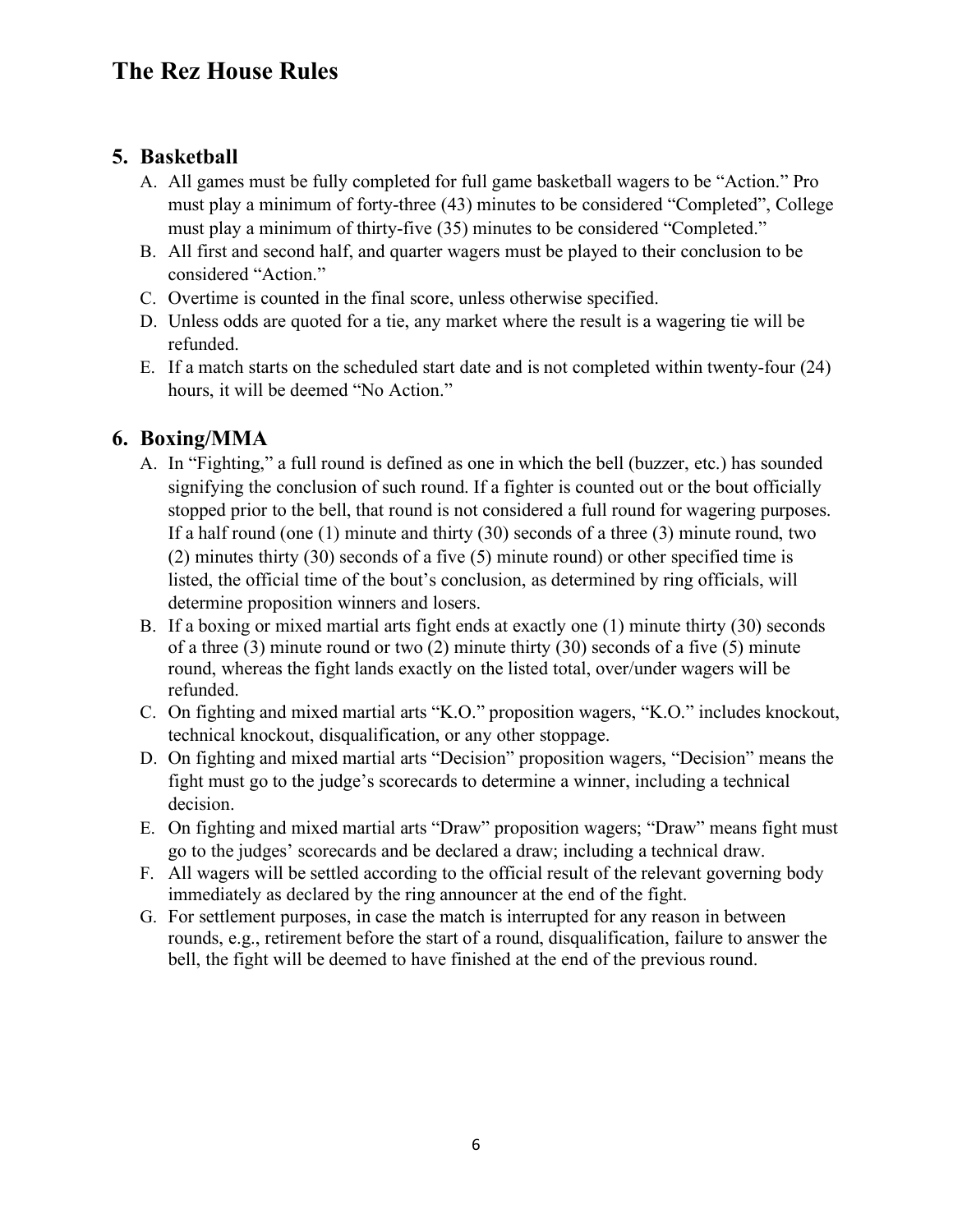## **7. Football**

- A. Games must be played on the date scheduled for "Action." If a game is postponed or rescheduled to a later date, it will be deemed "No Action."
- B. Overtime will not include wagers that specify specific halves or quarters.
- C. Wagers for all partial-game markets are valid upon the completion of the specified period.
- D. Ties on Money Line bets will be posted a "Refund". When scores are tied after accounting for any handicap (Points Spread), the bet will be deemed a push, resulting in a refund.
- E. For 2nd Half Football Bets: For any bets in these markets, unless otherwise stated, Overtime will not be counted when determining how the bets are settled.
- F. Futures/Season Bets: NFL regular season win totals, and matchups are based on teams completing all seventeen (17) regular season games, and for CFL all eighteen (18) regular season games. College Football teams must play all scheduled regular season games for "Action."

### **8. Golf**

- A. All bets referring to Tournament Performance (Winner, Place, Group Betting, Top Nationality, Individual Final Position, etc.) will be deemed valid as long as thirty-six (36) holes have been completed by the eligible players, and an official result has been declared by the tournament organization.
- B. Wagers on players who start tournaments but either withdraw or are disqualified will be graded as losing wagers.
- C. Most holes played, wins Golf matchups. If holes are equal, then low score wins.
- D. If both golfers listed in a "Head-to-Head" match-up are involved in a 3-way (or more) playoff, either golfer involved must win the playoff to win that matchup, or proposition is "No Action" and wager will be refunded.
- E. In "Head-to-Heads" based on the best finishing position in the tournament, in case one player misses the "Cut" then the other player will be settled as the winner. If both participants fail to make the "Cut" the player with the lowest score at the "Cut" will be resulted as the winner.
- F. All future book wagers on Golf are "Action" once player begins event, unless specified.
- G. Dead Heat Rule applies.

### **9. Hockey**

- A. For wagers that specify "Including Overtime:" In the event of a shootout in Hockey, the winner of the shootout will have one (1) goal added to its score and this goal will count towards the game total, regardless of the number of shootout goals scored.
- B. If "Overtime" includes another period, the first team to score will win the game. This "Overtime" goal scored will be included in the puck line wagers and total wagers that are only specified as "Including Overtime."
- C. For College Hockey wagering purposes, regular season final scores will be determined by the rules of the particular conference. "3 on 3" and shootout results may not count towards the final score.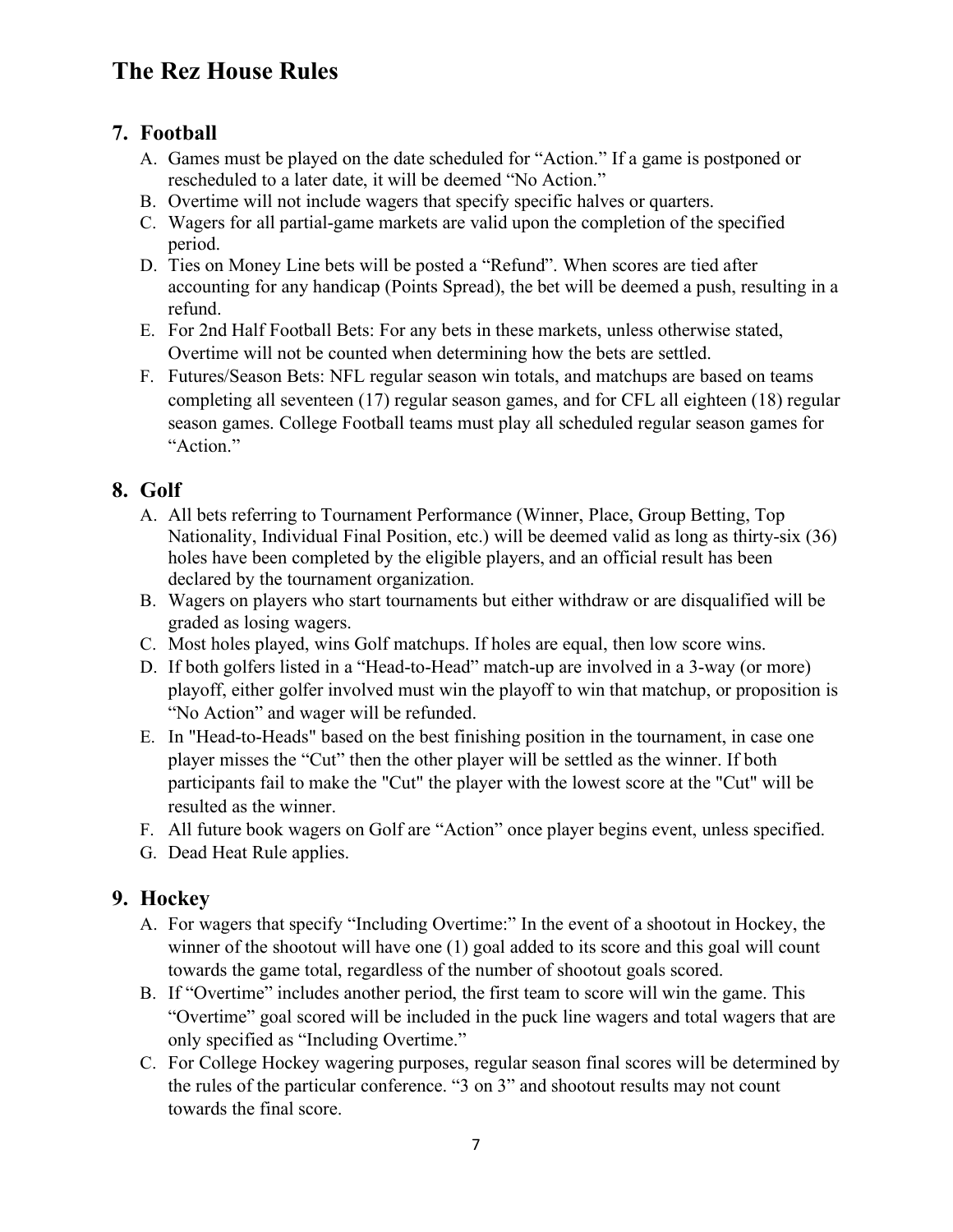- D. Wagers for all partial game markets (periods) must be completed in full to constitute "Action."
- E. Ties will be refunded unless the market is a three-way market (where odds are quoted for a tie).
- F. Futures/Season Bets: All bets stand on Outright, Conference and Divisional betting regardless of player movement, team movement, team name change or season length.
- G. Hockey player proposition wagers do include "Overtime," but not shootouts unless otherwise specified.

### **10. Soccer**

- A. For all goal line, money line, and total wagers, the score at the end of ninety (90) minutes, plus injury time minutes, will be used to determine winning and losing tickets; extra time and penalty kick shootouts do not count, unless otherwise specified.
- B. A wager on a team "To Advance" will include the result of extra time and penalty kick shootouts to determine the winner of the match.
- C. Wagers will be decided based on the score at the referee's final whistle at the match's natural conclusion, whether the match is decided in regular time, extra time or in a penalty shootout.
- D. For 3-way wagering propositions: Sides must Win, Lose or Draw (each is a separate wagering interest).
- E. If the wagering offer on a match includes the Draw as a third option and the match ends in a Draw, wagers on the Draw will be paid, while wagers on both teams will be considered losing propositions.
- F. Three-Way wagers will be decided based on the score after ninety (90) minutes of play and any added injury time
- G. Official league data will be used to determine all statistical wagering propositions, player proposition wagers and future book wagers. This may take up to one (1) hour after the conclusion of the match to be settled.

## **11. Tennis**

- A. Any retirements or disqualifications before the completion of the match will result in the match being declared "No Action".
- B. All future book wagers on Tennis are "Action" once player begins event, unless stipulated otherwise on kiosks or sportsbook sheets.
- C. If a match is suspended after the match has started, all full game wagers are "Action" if completed within seven (7) days.
- D. For partial-match wagering (e.g. game and set betting), wagers are considered "Action" upon the completion of the specified period.
- E. All Tennis matches are "Action" regardless of a venue change, surface change, court type, or change of scheduling as long as they are fully completed.
- F. In a Doubles match, all bets will be declared void if any of the stated players have been replaced at any time.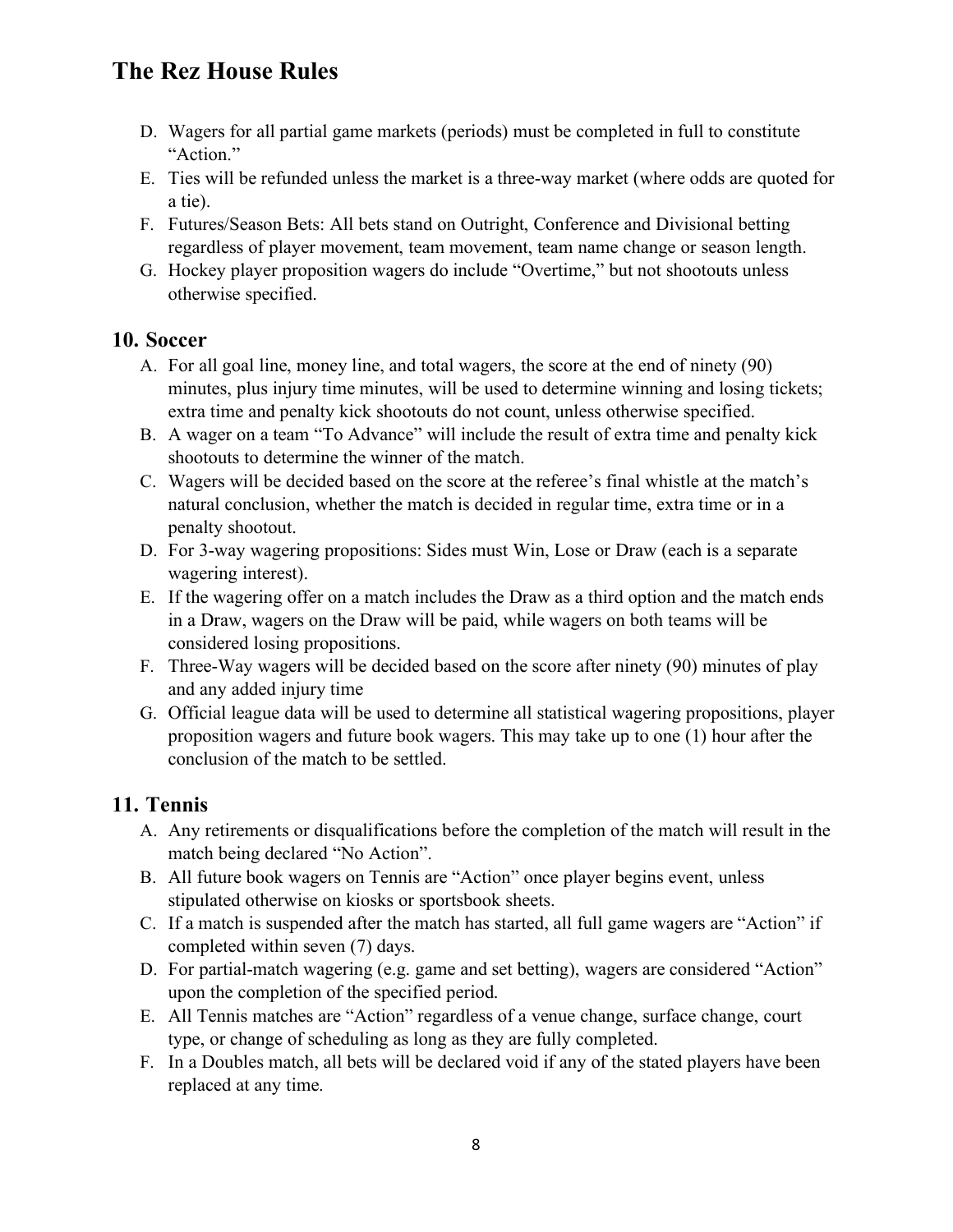## **12. In-Play House Rules**

- A. If games do not finish in their entirety, Handicap and Total "In-play" wagers will be refunded.
- B. Once an "In-play" wager is submitted, it will be considered "Action" and will not be voided.
- C. For partial-game wagering, wagers are considered "Action" upon the completion of the specified proposition.

#### **D. Football**

- i. Overtime periods count towards the point line, total, and money line for full game wagers, unless otherwise specified.
- ii. Ties will be refunded.

### **E. Basketball**

- i. Overtime periods count towards the point line, total, and money line for full game and second half wagers, unless otherwise specified.
- ii. Ties will be refunded.

### **F. Baseball**

i. The event needs to go at least eight-and-a-half "8½" innings for the spread and totals markets to be "action". At least six-and-a-half "6½" innings for a seveninning game

#### **G. Hockey**

i. For "In-play" period wagers, the period must be played to its conclusion to have "Action."

#### **H. Soccer**

i. Wagers for all full-game propositions are valid providing at least ninety (90) minutes of play plus added injury time by the officials has occurred, unless otherwise specified. Extra time or penalty kicks are not included.

#### **I. Tennis**

i. If a player retires or is disqualified from a match before its completion; all wagers placed will be refunded.

## **13. Wager Information**

- A. Funding A Wager
	- i. Wagers at The Rez may only be funded with cash, table games chips or with funds from a The Rez winning ticket or The Rez voucher. All wagers are placed at The Rez kiosks after cash or a winning ticket or voucher has been inserted.
- B. Redeeming a winning bet
	- i. All winning bets must be redeemed at The Rez's Cashier's Cage or Main Cashier Cage during normal hours of operation or can be redeemed at a sports betting kiosk to use winnings to place a wager or receive a voucher.
- C. Maximum Wager Limit
	- i. The maximum wager accepted at the sports betting kiosk is \$500 per wager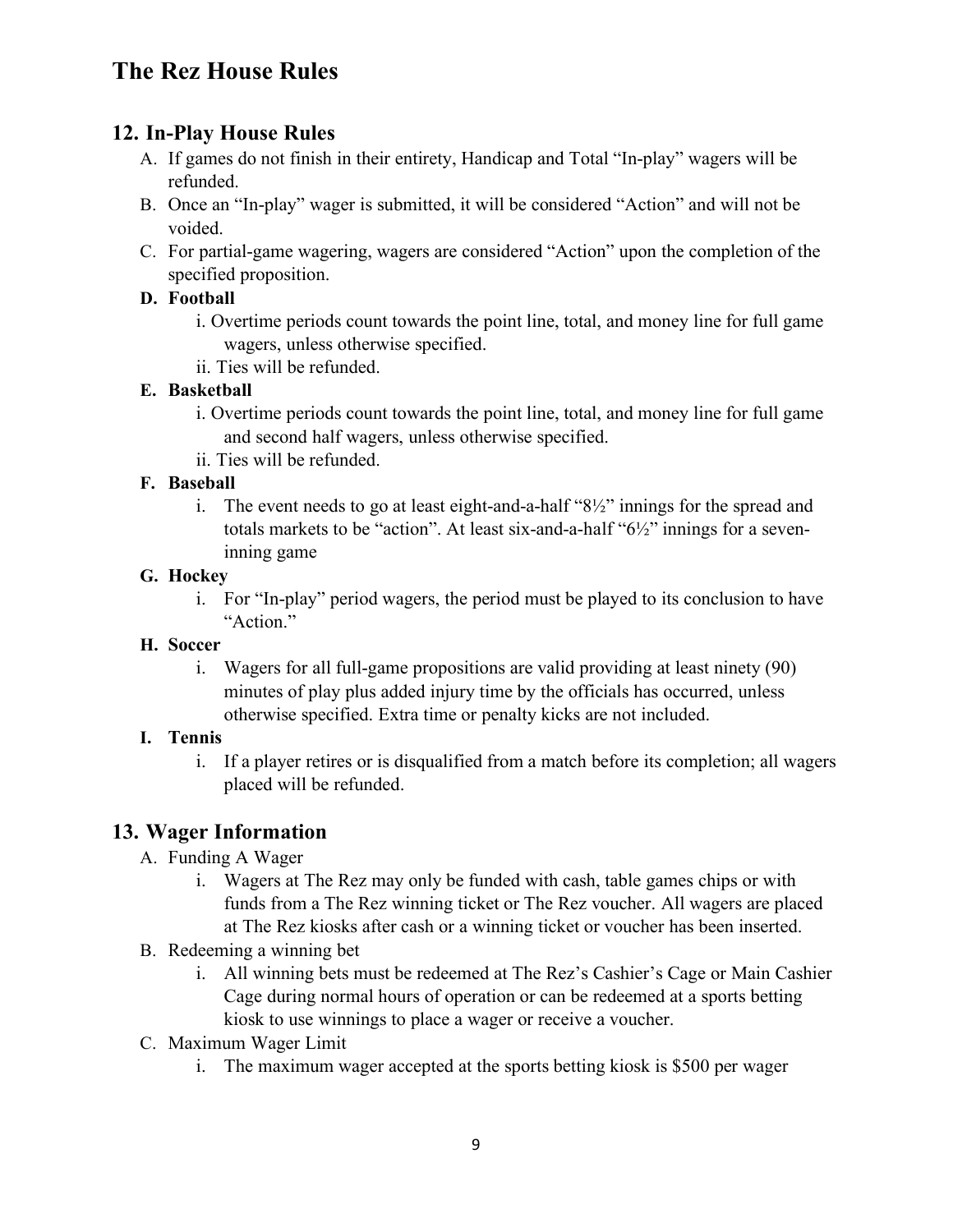- D. Cancellation & Voiding Wagers
	- i. Although The Rez works to ensure no errors are made in accepting sports betting wagers, due to technical or human error a bet may be accepted that is an obvious error. An obvious error could be one of the following:
		- a. The odds or terms offered are materially different from the general betting market when the bet was placed. In these instances, The Rez reserves the right to correct the odds and pay the winning bet at correct price as determined by The Rez or void any bets placed.
		- b. If an event is offered in error, the scheduled start time is incorrect, or for any other reason The Rez may void these erroneous bets at its discretion and will provide explanation of why the decision to void was made after an investigation.
		- c. Any other instances due to system or technical issues will be addressed individually.
- E. All future wagers are "Action" if winner is officially declared, unless otherwise posted or noted on printed media.
- F. The field includes any participant who is not listed.

### **14.Voids/Cancellations**

- A. The Rez reserves the right, at its own discretion, to declare a bet void, totally or partially, if it is obvious that any of the following circumstances have occurred:
	- i. Bets have been offered, placed and/or accepted due to an error.
	- ii. Bets placed while the website was encountering technical problems that would otherwise not have been accepted.
	- iii. Influence Betting.
	- iv. Syndicate Betting.
	- v. A result has been affected by illegal activity- directly or indirectly.
	- vi. Any erroneous pre-game wagers accepted after the scheduled start time.
	- vii. Any erroneous live-game wagers accepted at an incorrect price due to delayed or failing of the 'Live' coverage.
	- viii.Bets that have been found to be placed by a prohibited person or by a person physically located outside of Coushatta Tribal Trust Lands at the time the sports wager is made.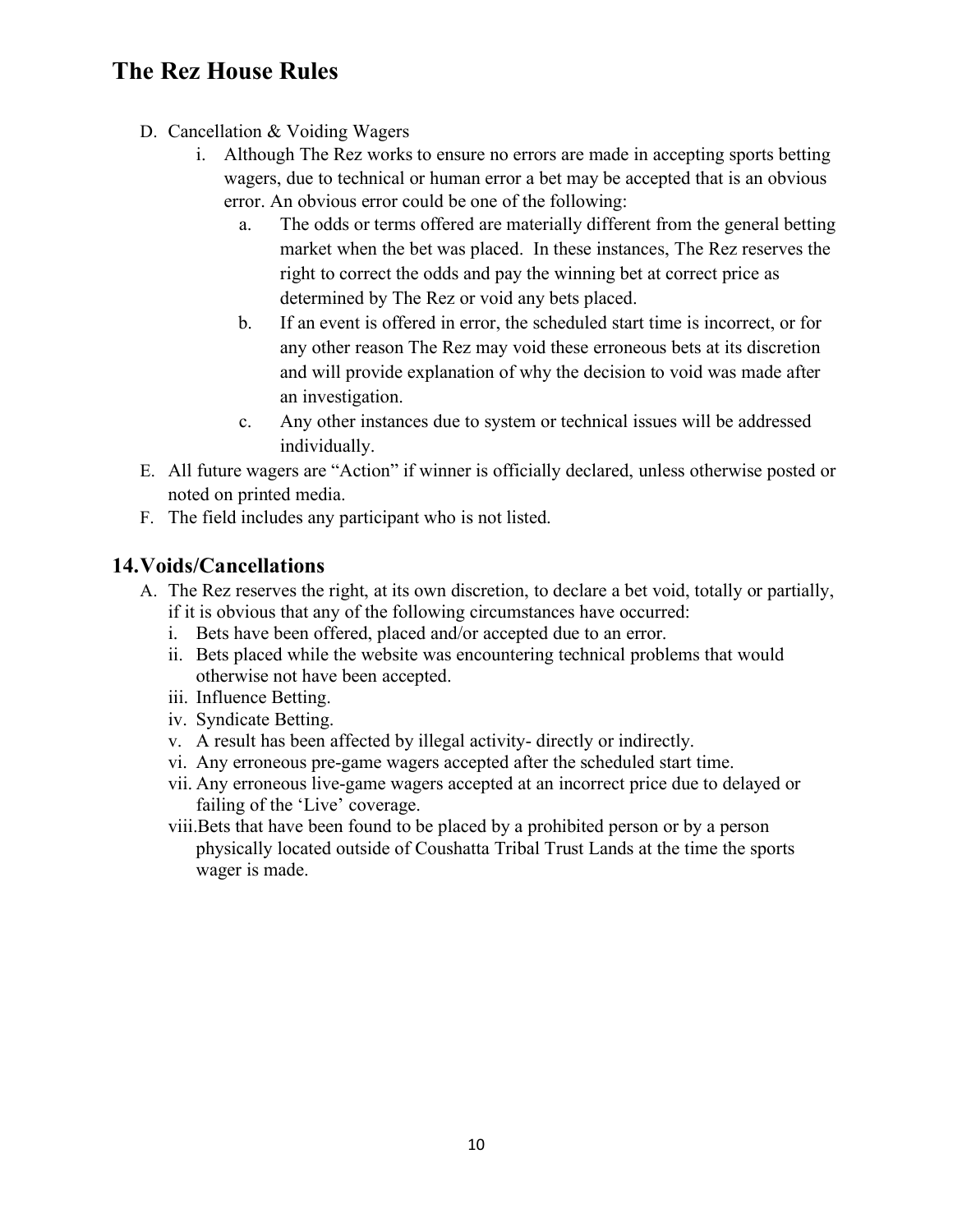### **15. Calculating Parlay Payout**

STRAIGHT BETS PAY 10-11 unless posted or specified otherwise on printed media. In the event of a tie in a straight wager, wager is considered "no action" and money is refunded.

All parlays are based on a TRUE ODDS format. This is calculated by multiplying the decimal equivalent of each event by the amount wagered.

#### **a. PARLAY ODDS (-110)**

2 TEAMS 2.64 - 1 3 TEAMS 5.95 - 1 4 TEAMS 12.28 - 1 5 TEAMS 24.35 - 1 6 TEAMS 47.41 - 1 7 TEAMS 91.42 - 1 8 TEAMS 175.44 - 1

Negative odds (odds with minus sign) are converted in following way; divide 100 with the odd value (for -110 value is 110) and then add 1 to the result.

Example: 1+(100/110) = 1.91

Odds equivalent to one dollar

| American odds | Decimal odds |  |  |
|---------------|--------------|--|--|
| -105          | 1.952        |  |  |
| $-110$        | 1.909        |  |  |
| $-120$        | 1.833        |  |  |
| $-130$        | 1.769        |  |  |
| $-140$        | 1.714        |  |  |
| -150          | 1.667        |  |  |

If the odds are positive (odds with a plus sign) the formula is as follows (divide positive odd value with 100 and then add 1 to the result.

Example:  $(+110/100) +1 = 2.100$ 

| American odds | Decimal odds |  |  |
|---------------|--------------|--|--|
| $+105$        | 2.050        |  |  |
| $+110$        | 2.100        |  |  |
| $+120$        | 2.200        |  |  |
| $+130$        | 2.300        |  |  |
| $+140$        | 2.400        |  |  |
| $+150$        | 2.500        |  |  |
|               |              |  |  |

A maximum payoff limit of 299-1 is paid on parlays "off the board". In the event of a tie or "no action," parlay is reduced to next lower number of parlays. Acceptance of all parlays is at the discretion of management.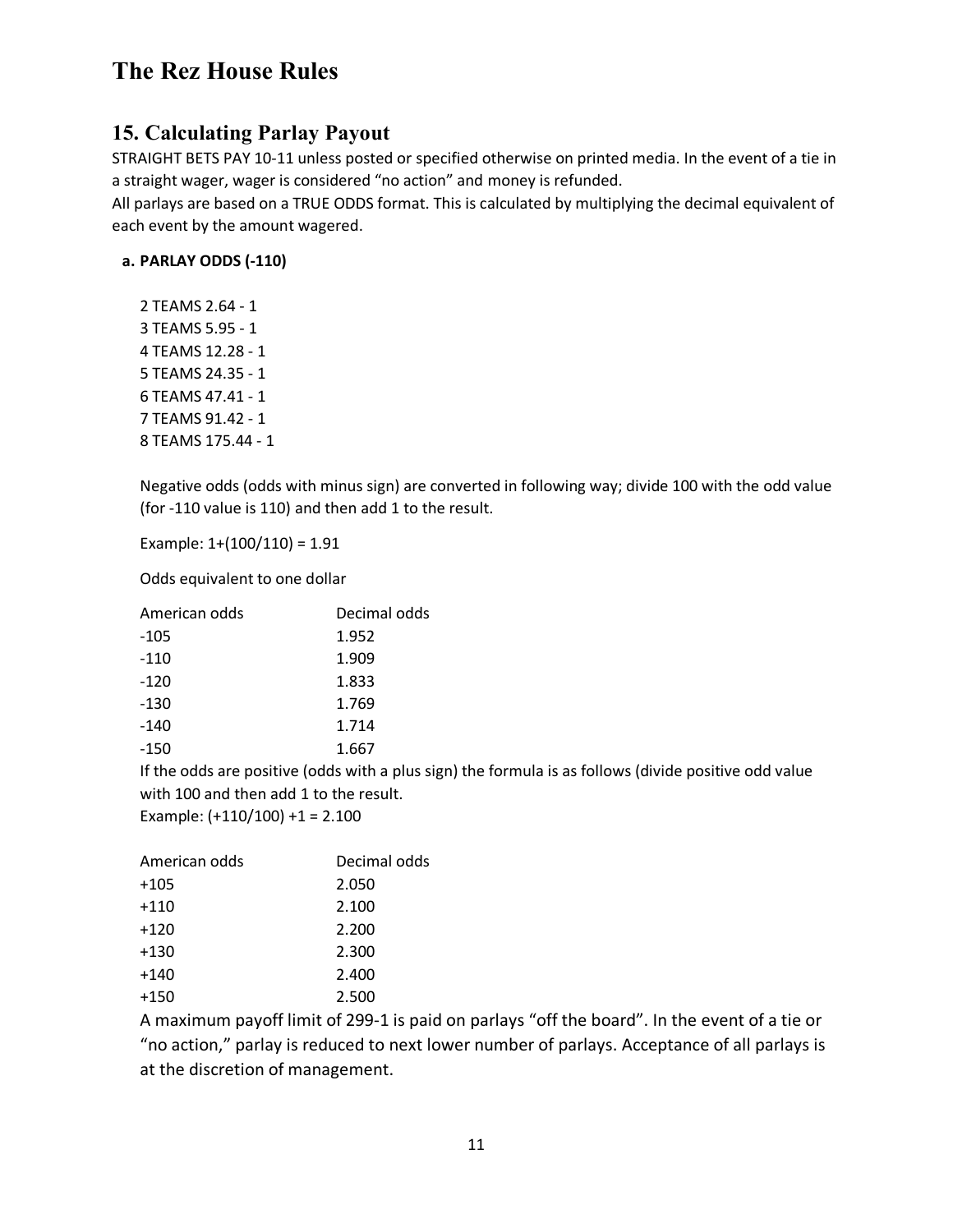#### **b. Calculating Teaser Payout**

| 6 Point Football Teaser Pay Table - Totals Included                |                                  |                                                       |                                  |        |        |         |  |  |  |  |
|--------------------------------------------------------------------|----------------------------------|-------------------------------------------------------|----------------------------------|--------|--------|---------|--|--|--|--|
| $\mathbf{2}$                                                       | з                                | 4                                                     | 5                                | 6      | 7      | 8       |  |  |  |  |
| $-125$                                                             | $+150$                           | $+250$                                                | $+400$                           | $+600$ | $+900$ | $+1250$ |  |  |  |  |
|                                                                    | <b>TIES REDUCE TO NEXT LEVEL</b> |                                                       |                                  |        |        |         |  |  |  |  |
|                                                                    |                                  |                                                       |                                  |        |        |         |  |  |  |  |
| 6.5 Point Football Teaser Pay Table - Totals Included              |                                  |                                                       |                                  |        |        |         |  |  |  |  |
| 2                                                                  | 3                                | 4                                                     | 5                                | 6      | 7      | 8       |  |  |  |  |
| $-140$                                                             | $+140$                           | $+200$                                                | $+350$                           | $+500$ | $+800$ | $+1100$ |  |  |  |  |
| <b>TIES REDUCE TO NEXT LEVEL</b>                                   |                                  |                                                       |                                  |        |        |         |  |  |  |  |
|                                                                    |                                  |                                                       |                                  |        |        |         |  |  |  |  |
| 7 Point Football Teaser Pay Table - Totals Included                |                                  |                                                       |                                  |        |        |         |  |  |  |  |
| $\overline{2}$                                                     | з                                | 4                                                     | 5                                | 6      | 7      | 8       |  |  |  |  |
| $-150$                                                             | $+120$                           | $+180$                                                | $+300$                           | $+425$ | $+650$ | $+900$  |  |  |  |  |
|                                                                    |                                  |                                                       | <b>TIES REDUCE TO NEXT LEVEL</b> |        |        |         |  |  |  |  |
|                                                                    |                                  |                                                       |                                  |        |        |         |  |  |  |  |
|                                                                    |                                  | 5 Point Basketball Teaser Pay Table - Totals Included |                                  |        |        |         |  |  |  |  |
| $\mathbf{2}$                                                       | 3                                | 4                                                     | 5                                | 6      | 7      | 8       |  |  |  |  |
| $-120$                                                             | $+140$                           | $+200$                                                | $+350$                           | $+500$ | $+700$ | $+1000$ |  |  |  |  |
| <b>TIES REDUCE TO NEXT LEVEL</b>                                   |                                  |                                                       |                                  |        |        |         |  |  |  |  |
|                                                                    |                                  |                                                       |                                  |        |        |         |  |  |  |  |
| 5.5 Point Basketball Teaser Pay Table - Totals Included            |                                  |                                                       |                                  |        |        |         |  |  |  |  |
| 2                                                                  | 3                                | 4                                                     | 5                                | 6      | 7      | 8       |  |  |  |  |
| $-125$                                                             | $+135$                           | $+190$                                                | $+300$                           | $+450$ | $+650$ | $+900$  |  |  |  |  |
| <b>TIES REDUCE TO NEXT LEVEL</b>                                   |                                  |                                                       |                                  |        |        |         |  |  |  |  |
|                                                                    |                                  |                                                       |                                  |        |        |         |  |  |  |  |
| 6 Point Basketball Teaser Pay Table - Totals Included              |                                  |                                                       |                                  |        |        |         |  |  |  |  |
| 2                                                                  | 3                                | 4                                                     | 5                                | 6      | 7      | 8       |  |  |  |  |
| $-140$<br>$+120$<br>$+180$<br>$+600$<br>$+800$<br>$+280$<br>$+400$ |                                  |                                                       |                                  |        |        |         |  |  |  |  |
| <b>TIES REDUCE TO NEXT LEVEL</b>                                   |                                  |                                                       |                                  |        |        |         |  |  |  |  |

### **16. Lost Ticket Policy**

A. The Rez is not responsible for lost or stolen tickets.

#### **17. Parlays & Teasers**

#### **A. Parlays**

- i. Tickets consisting of all money line wagers that are not -110, are determined using standard money line calculations.
- ii. All parlay bets placed are subject to The Rez House Rules that apply to each individual sport that relates to any leg of any parlay bet.
- iii. Off-the-board maximum off the board parlay Payoff Limit/Cap is 299/1

#### **B. Teasers**

i. In the case of any of the selections resulting in a tie the selection will be treated as a push and the teaser will reduce to the next leg.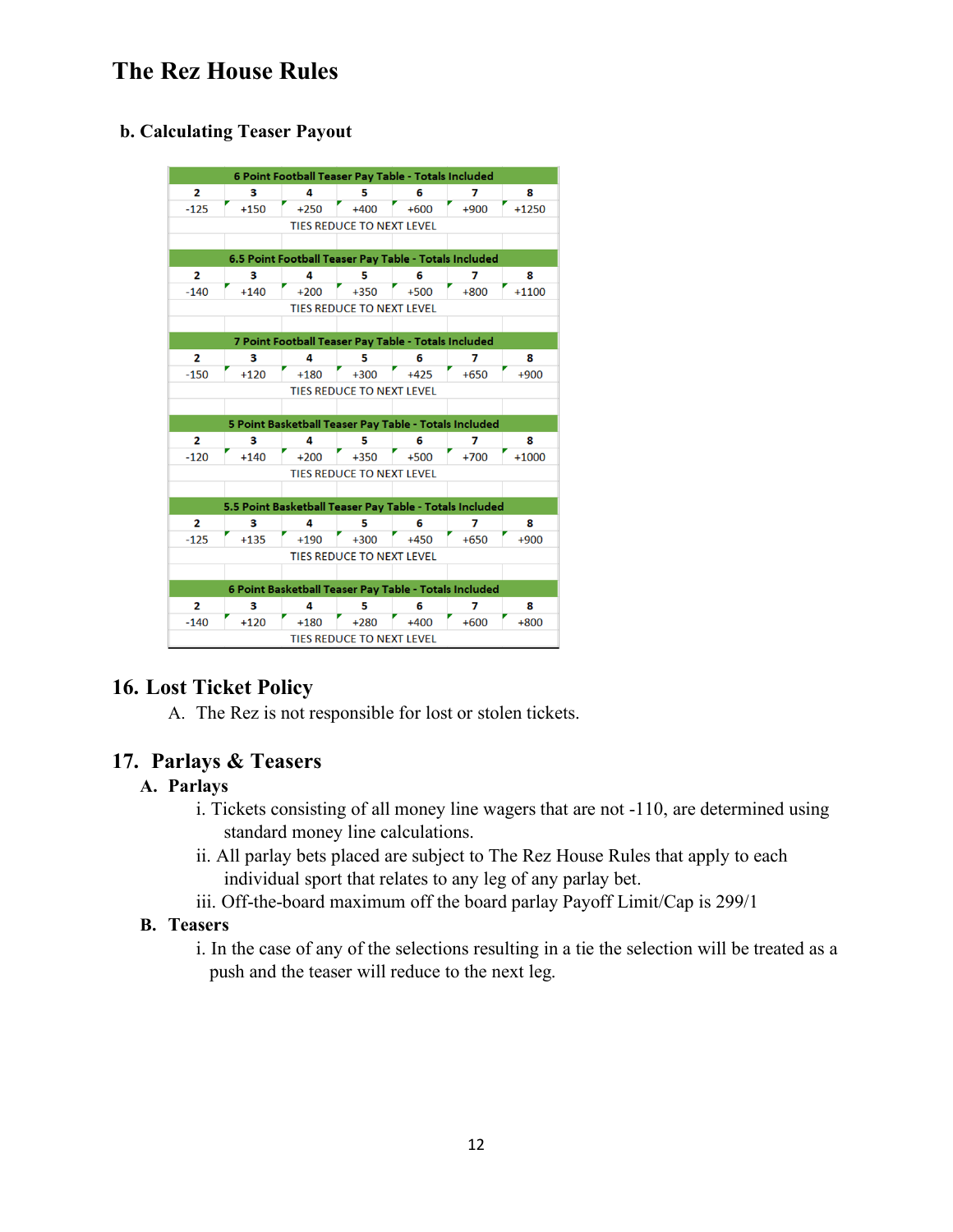### **18. Mobile Wagering Accounts (When Applicable)**

- A. Account holder must be at least 21 years of age.
- B. The Rez posted House Rules and regulations are applicable to Mobile Wagering Accounts. House Rules are available to view in the Support area of Mobile Wagering App.
- C. For an individual account, the patron must personally appear and provide The Rez with valid proof of identification and social security number or complete the online identity verification process prior to activating an account.
- D. Mobile Wagering Account transactions through the Mobile Wagering App cannot be accepted from any individual who does not have a valid Mobile Wagering Account in good standing.
- E. Management reserves the right to refuse any application.
- F. Management reserves the right to suspend an account for reasons it deems sufficient.
- G. Management reserves the right to terminate and settle the account balance with the patron for reasons it deems sufficient.
- H. Management shall keep all wagering account information and transactions confidential except from the patron, affiliates or as a result of any state and/or federal law or legally sufficient subpoena or other court document that require the book to provide any and all information related to any and all accounts. Certain transaction information may be disclosed to the Coushatta Tribal Gaming Commission (i.e. requested as part of an official investigation).
- I. Only the person named and identified as the account holder for an individual account can conduct transactions on the account. No agents or representatives will be permitted to access the account.
- J. Mobile Wagering Account transactions are accepted through the Mobile Wagering App.
- K. Wagers placed through the Mobile Wagering App are binding when the patron verifies and confirms purchase of wager displayed on the screen.
- L. Wagers will not be accepted if they exceed the balance in the account.
- M. Mobile Wagering Account withdrawals and subsequent deposits made at The Rez Cashier's Cage or Main Cashier Cage during business hours must be signed and authorized by the account holder.
- N. Patrons may also deposit and withdraw funds using the Casino pre-paid debit card when associated with the patrons The Rez Mobile Wagering Account.
- O. Mobile Wagering Account winnings are subject to IRS reporting and/or withholdings.
- P. Wagers placed through the Mobile Wagering App are the sole responsibility of the account holder. Management is not responsible for unauthorized access to the account.
- Q. History of transactions placed through the Mobile Wagering App will be available for a minimum of sixty (60) days in the wagers and statement pages.
- R. If a patron does not place any wagers for 365 days consecutively, the account will be suspended from play and classified as dormant. To reactivate the account, the patron must appear in person at any location which is available for account opening to revalidate the patron's identity. Management may close the dormant account at our own discretion at any time.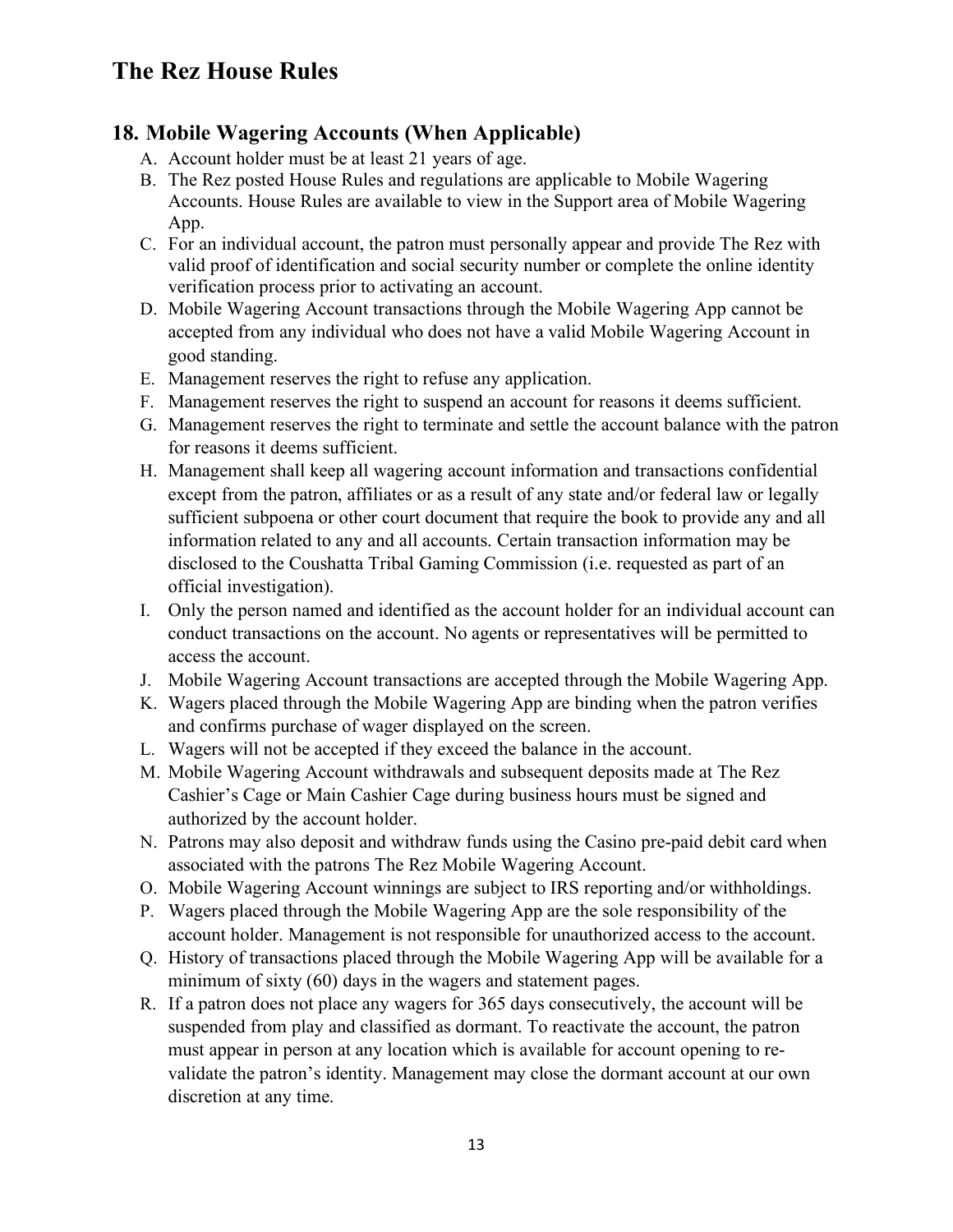- S. Unless otherwise stated, all rules apply to both wagers made in person and to wagers made using the Mobile Wagering App.
- T. For wagers made through the Mobile Wagering App, the terms of the wager are displayed before the patron taps "Place Bet," which action is deemed an acceptance of the wager terms by the patron. The acceptance of the wager request is displayed in a confirmation message on patron's mobile device and can be reviewed in the My Wagers section of the Mobile Wagering App at any time.
- U. Payment of winning wagers will be made when The Rez confirms and posts results. Winning wagers will be applied directly to the patron's Mobile Wagering Account.
- V. Wagers may only be accepted from within the Coushatta Casino Resort property or Coushatta Tribal Trust Lands. Wagers placed outside of Coushatta Tribal Trust Lands will be deemed void and non-refundable.
- W. Changes will automatically be updated within the Mobile Wagering App. Any changes on bet selections will require the patron's acceptance of the revised change before the patron's wager can be confirmed.
- X. Mobile Wagering Accounts are subject to an audit at the discretion of management at any time. If it is determined that account balances are inaccurate or in error as a result of posting errors, late decision adjustments, modifications mandated by notifications or decisions of the Coushatta Tribal Gaming Commission or other system errors, the Mobile Wagering Account will be adjusted to reflect the findings of the audit. An account may also be adjusted as a result of the resolution of a patron dispute. In the event an adjustment would result in a negative balance in the account, all activity in the account will be suspended until agreement on the adjustment is reached between the account holder and system operator. If the account holder disagrees with any adjustment to their account made by the system operator pursuant to this section, the account holder may submit a formal written complaint to the Coushatta Tribal Gaming Commission detailing the reason they disagree with the adjustment. A complaint must be submitted in writing to the Commission by the account holder within thirty (30) days of being notified of the adjustment or becoming aware of the adjustment.
- Y. Mobile Wagering Account rules and regulations are subject to change by Management at any time.
- Z. Due to possible delays or inaccuracies, the LIVE scoreboard may not be reflective of actual LIVE scores and therefore should not be solely relied upon in determining whether to place a bet or not.

## **19. Prohibited Players**

- A. Persons under 21 years old.
- B. Persons placing a wager as an agent or proxy.
- C. Any person who is an athlete, coach, referee or player in or on any sports event overseen by that person's sport's governing body.